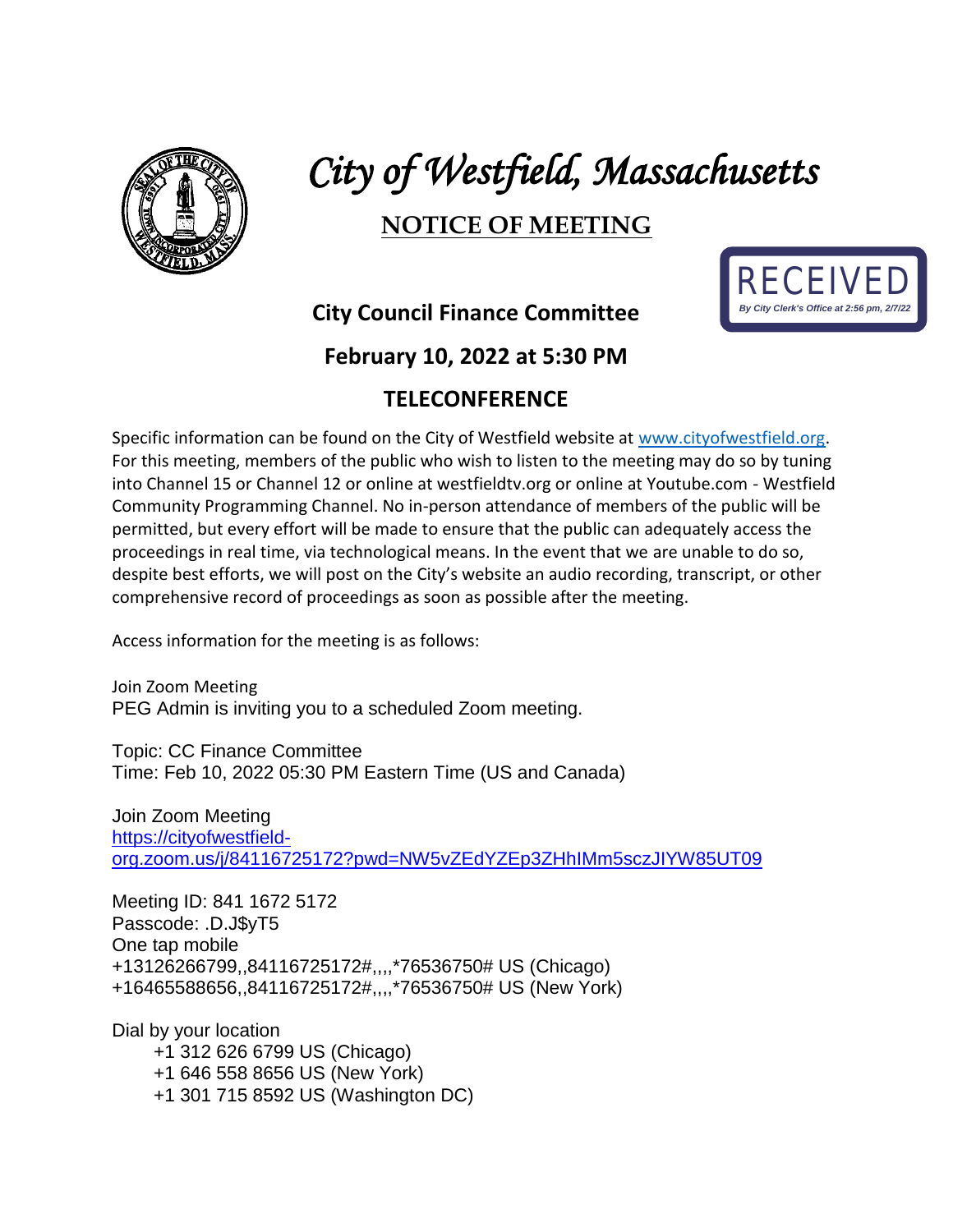+1 346 248 7799 US (Houston) +1 669 900 9128 US (San Jose) +1 253 215 8782 US (Tacoma) Meeting ID: 841 1672 5172 Passcode: 76536750

#### **AGENDA ITEMS**

- 1. Call meeting to Order
- 2. Attendance Roll Call
- 3. Acceptance of previous meetings minutes for 1/31/22.
- 4. Public Participation 15 minutes total, 3 minutes per person.
- 5. Submitting for approval, the recently signed Westfield Police Officers Coalition contract which will become effective July 1, 2022 through June 30, 2025. [1/20/2022]
- 6. Appropriation of \$62,000.00 from Free Cash (1000-359000) to Purchasing Department, Repair and Maintenance Account #11380000-524001. [2/3/2022]
- 7. Appropriation of \$47,000.00 From Free Cash (1000-359000) to Technology Center, Replacement Equip Acct #11550000-587000 to replace switches in Tech Center- \$22,000.00 and City Hall-\$25,000.00. [2/3/2022]
- 8. Appropriation of \$15,000.00 from Free Cash (1000-359000) to Treasurer's Department, Building Account #1450000-582000 for improvements to Treasurer's office. [2/3/2022]
- 9. Appropriation of \$10,000.00 from Free Cash (1000-359000) to Animal Control Department, FT Salary Account #1292000-511000. [2/3/2022]
- 10. Appropriation of \$70,000.00 from Free Cash Account (1000-359000) to Law Department, Purchase of Service Acct (11510000-520000.) [2/3/2022]
- 11. Appropriation of \$300,000.00 from Free Cash (1000-359000) to Airport Purchase of Services, Acct (11990000-520000) for design phase of Taxiway B5. [2/3/2022]
- 12. Appropriation of \$112,910.00 from Free Cash (1000-359000) to Fire Department, Supply Account (12200000-540000) for supplies for a replacement Fire Apparatus. [2/3/2022]
- 13. Appropriation of \$80,000.00 from Free Cash (1000-359000) to Fire Department, Purchase of Services, Acct #12200000-520000 for electronic locking system for all Fire Department exterior doors. [2/3/2022]
- 14. Appropriation of \$55,000.00 from Free Cash (1000-359000) to the following short- term debt accounts: \$30,000 to Principal on Short Term (45441135-591100) for Project 2358 Southampton Road, Target; \$25,000 to Principal on Short Term Debt (45199703- 591100) for Project 2592B, Airport HVAC. [2/3/2022]
- 15. Appropriation of \$700,000.00 from Free Cash (1000-359000) to School Department, Westfield High School, Purchase of Lands and Buildings Account # 53082720- 580000 for swimming pool repairs. [2/3/2022]